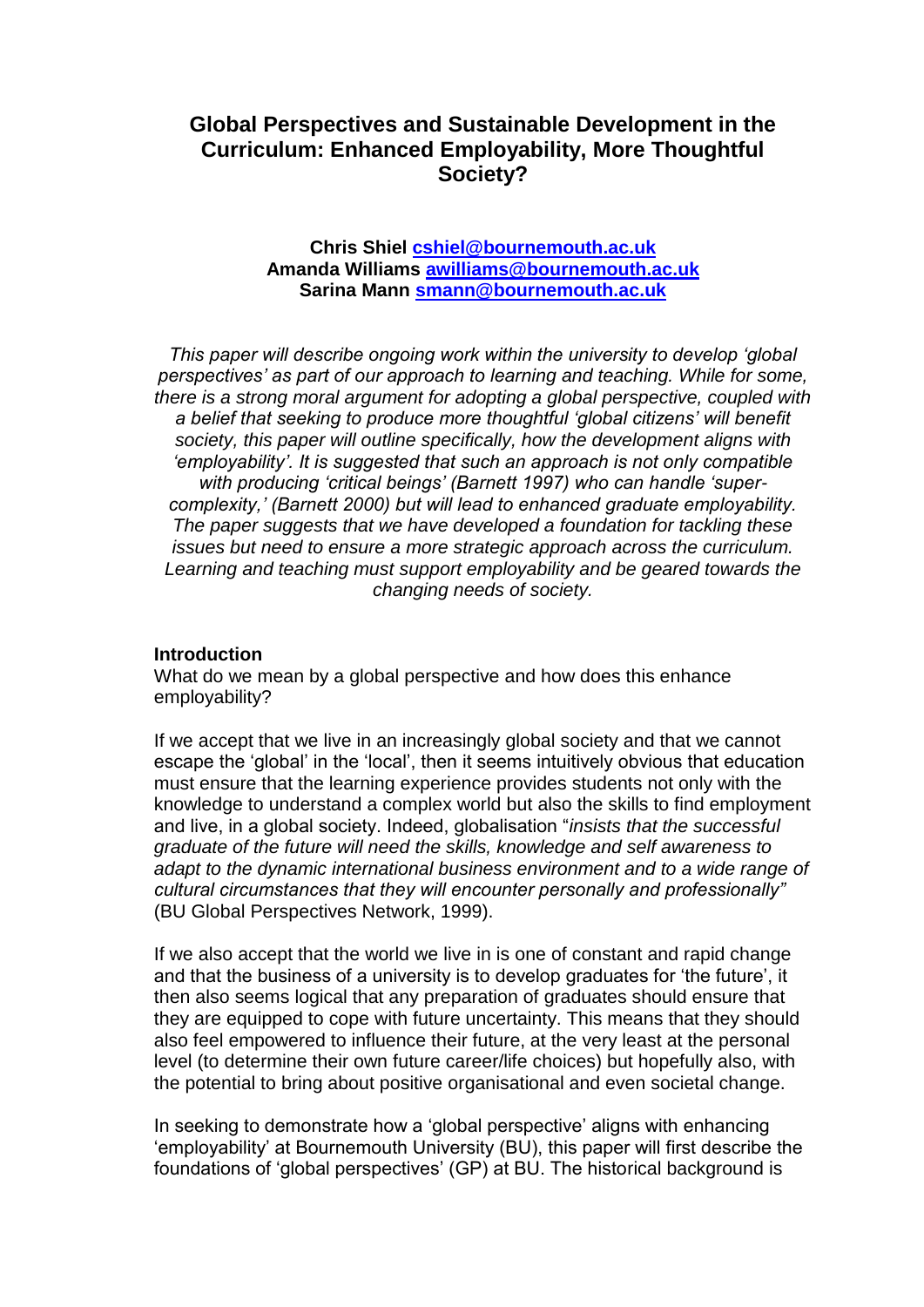provided to establish the context (drawn from an earlier article by Shiel and Jones, 2004) and to highlight work that is ongoing. This is then followed by an explanation of how the concepts have been interpreted. The paper will then go on to demonstrate how the development of GP aligns with the needs of employers.

## **Background to developing global perspectives at Bournemouth University**

Bournemouth University began working with Development Education in Dorset (DEED), a local development education centre in 1998. The relationship was brokered by the BU chaplain, based on an informal conversation regarding the potential for raising awareness of development education and global issues within the University. Funding from a two-year DfID (Department for International Development) 'mini-project' enabled a link to be established between an NGO and the university.

The project supported the establishment of a Global Perspectives Network (GPN) comprised of volunteers (staff and students) who had expressed an interest in global issues and international development. Participants met regularly with DEED to discuss the concepts of global perspectives, global citizenship and sustainable development, with a view to influencing University strategy.

By 1999, partnership working enabled the group to formulate 'A Global Vision for Bournemouth University' and a plan for engaging the commitment of the wider University, through the committee structure. The paper went to Senate and resulted in a recommendation that all Schools should consider how the issues raised could be addressed.

Although it was not initially an explicit driver to link GP to employability, as part of 'selling the need' for BU to adopt a global perspective, the 'Global Vision' document made reference to the link between GP and employment. The document highlighted as part of a 'persuasive rationale' that employability benefits would accrue to students, if their learning included a global perspective.

Reactions to the document were mixed. Some Schools were enthusiastic, others less so; some staff welcomed the opportunity to debate wider issues, others were uncomfortable with the debate about 'values' and thought it was not the business of HE; others suggested that '*teaching a capitalist approach ensured students survived in the job market*'. The Business School decided that 'educating the global citizen' should be part of its approach.

The rationale in the Business School (now the Institute of Business and Law) was to argue that sustainable development provided an opportunity to develop a holistic and more critical awareness for students, addressing the concern that writers such as Barnett (1997) have highlighted, in terms of the need for HE to develop 'critical beings' and graduates who can deal with 'super-complexity' (Barnett, 2000). A more pragmatic rhetoric was also adopted emphasising the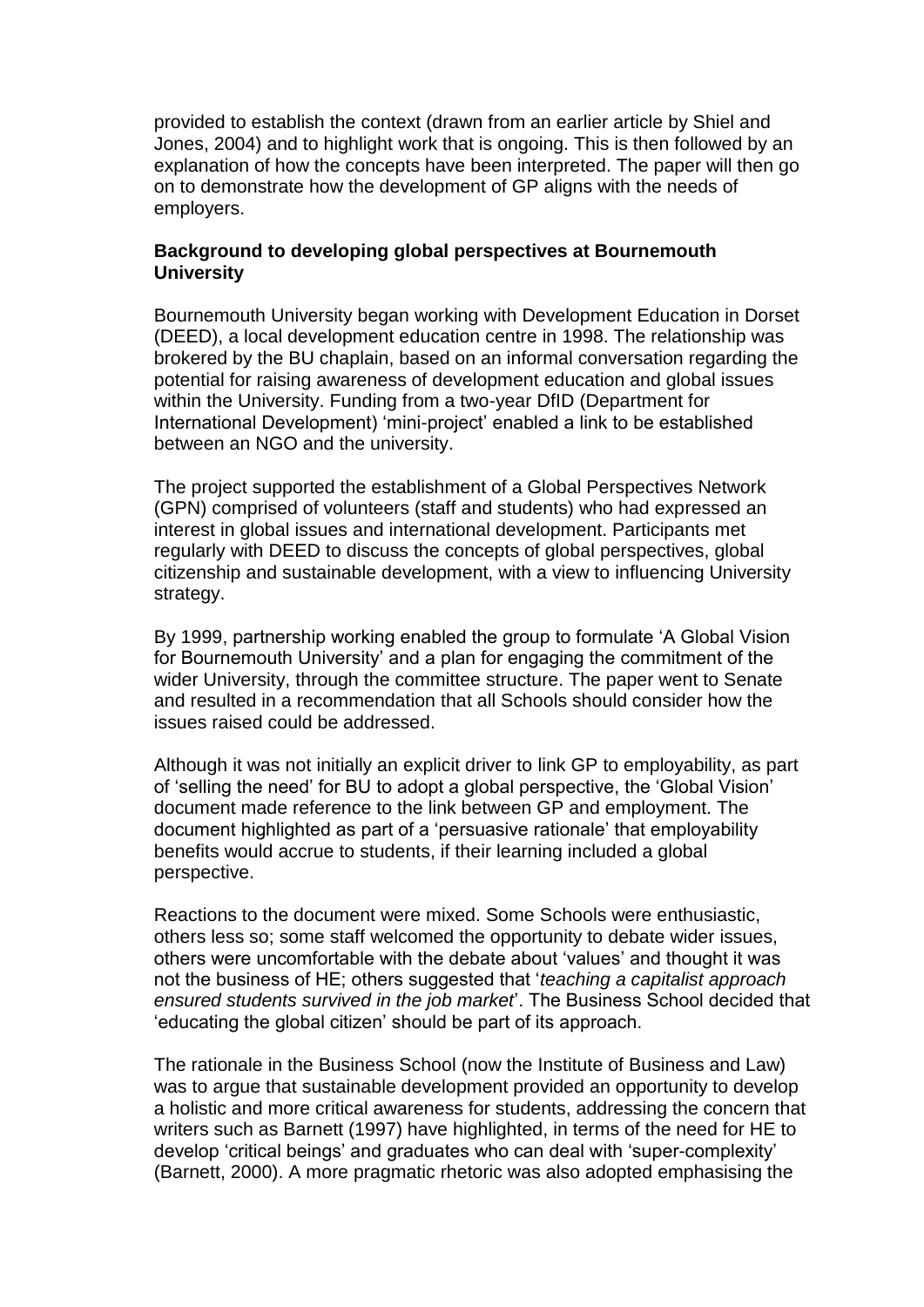employability link. It was argued that since major corporations and the companies that employ our graduates were taking the agenda more seriously from an employability perspective, it was vital that our graduates could demonstrate their awareness and capability with regard to sustainable development. The growing internationalisation of trade and recognition by multinational business of the need for cross cultural sensitivity and competence provided weight to developing the global perspectives agenda.

The GPN continued to see opportunities to move the agenda forward. Staff development activities and workshops were organised to address issues such as 'Supporting UK and Overseas students in a multi-cultural University' and *'*Global Perspectives in the Curriculum'. Progress was disappointingly slow because 'volunteers' were dispersed across the University and the only resource was their time.

A handful of volunteers and the DEED partner continued, with the Business School leading in a further bid to the DEA (Development Education Association). The bid was successful and BU became one of four universities selected to take part in the 'Global Perspectives in Higher Education Project' (see Shiel & Bunney 2003a), launched in 2000. A condition of the bid was to demonstrate that BU was committed to working with a local development education centre and the principles of development education.

The University became a member of the DEA and this proved an important external lever for change, as it required the University to provide a comprehensive articulation of its commitment to sustainable development. The GPN organised a presentation to OVC, making a strong case highlighting some of the issues and work of the group. OVC were supportive and it was agreed that the PVC Academic would chair the group and the network would be more formally recognised, by reporting to the Learning and Teaching Development Committee.

In 2001, all Heads of Learning and Teaching were asked to report on how their school had addressed GP and undertake an audit of curriculum. It became a requirement of curriculum design that, at validation, teams should be asked how they addressed GP.

Through meetings, presentations and lobbying the original GPN had succeeded in influencing the developing strategy of the University, to the extent that 'facilitating global awareness' has become part of the mission and strategy documents.

Having provided an outline of the development of 'global perspectives' at BU, the next section sets out how the terms have been developed.

#### **What do we mean by the terms?**

We started with the broadly encompassing definition of Sustainable Development as *"development that meets the needs of the present without compromising the ability of future generations to meet their own needs"*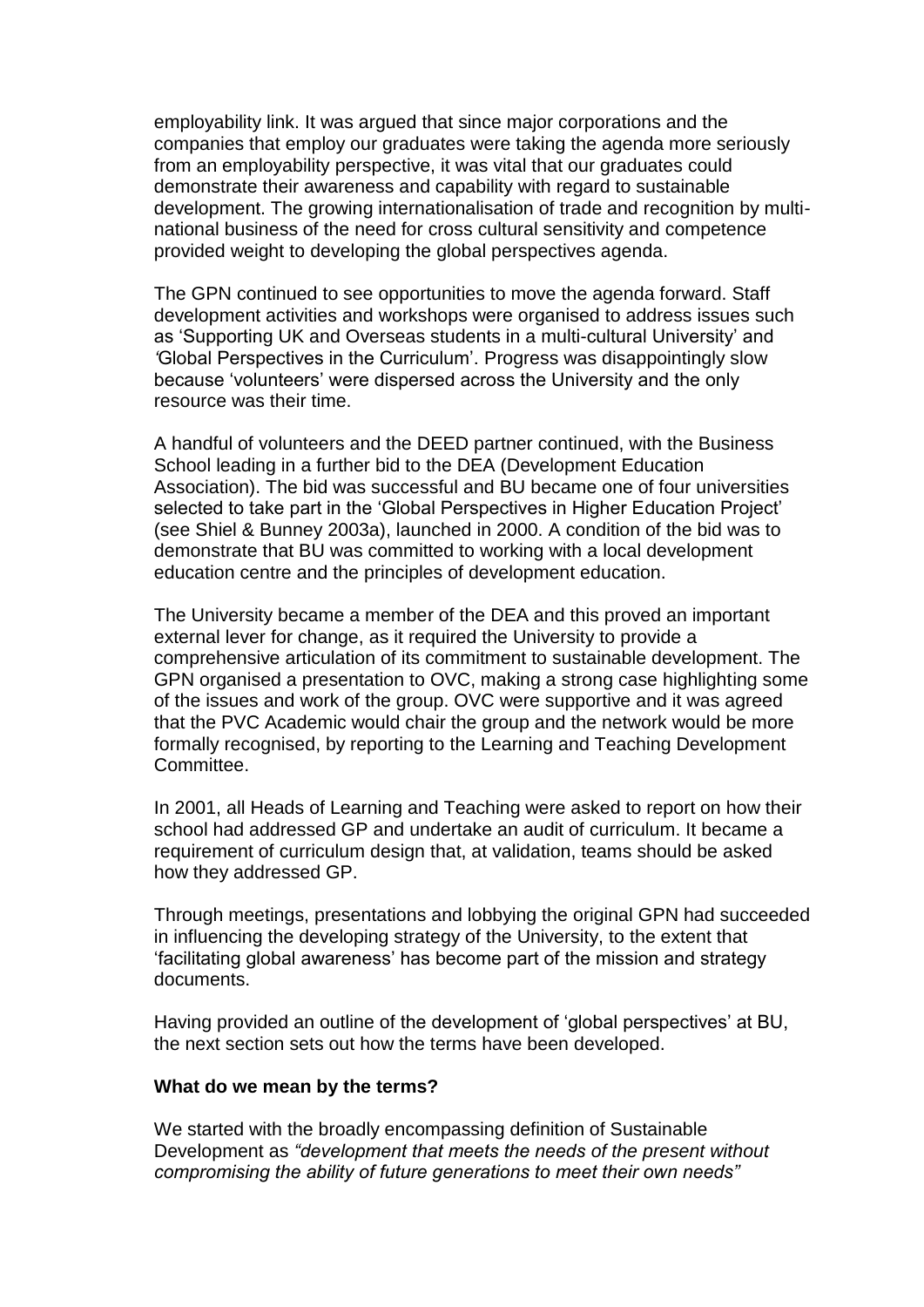(Brundtland, 1987). This reflects the breadth of concerns. The principles of the DEA provided an important conceptual resource in eliciting a University Global Perspectives agenda. Thus, 'developing a global perspective' means that we aim to:

- Enable people to understand the links between their own lives and those of people throughout the world
- Increase understanding of economic, social and political forces which shape life
- Develop skills, attitudes and values to enable people working together to bring about change for 'common good' and to take control of their own lives
- Work towards a more just and sustainable world where power and resources are more equitably shared

In *A Curriculum for Global Citizenship* (1997) Oxfam provides a list of the qualities of a Global Citizen. Thus, the Global Citizen is someone who:

- Is aware of the wider world and has a sense of their own role as a world citizen
- Respects and values diversity
- Has an understanding of how the world works economically, politically, socially, culturally, technologically and environmentally
- Is outraged by social injustice
- Participates in and contributes to the community at a range of levels from the local to the global
- Is willing to act to make the world a more equitable and sustainable place
- Takes responsibility for their actions

This has provided a sufficient framework for taking the agenda forward. However, as anyone who is familiar with development education will appreciate, the terms are not straightforward (Williams, in Dower & Williams 2002) and the "*idea of individuals as global citizens, poses many challenges*" (O'Neil, in Dower & Williams 2002). Exploring and developing the concepts is part of ongoing work at BU, while linking the development of the 'global citizen' to the agenda for enhancing employability, is a more recent initiative that will also require extended debate.

The next section sets out the initial work undertaken to build a case for the link between GP and employability.

## **So how does this link to employability?**

If we take the Enhancing Student Employability Co-ordination Team (ESECT), definition of employability, then it is immediately obvious that a global perspective is compatible with developing graduates who can make a valuable contribution to their community.

Employability is defined by ESECT as: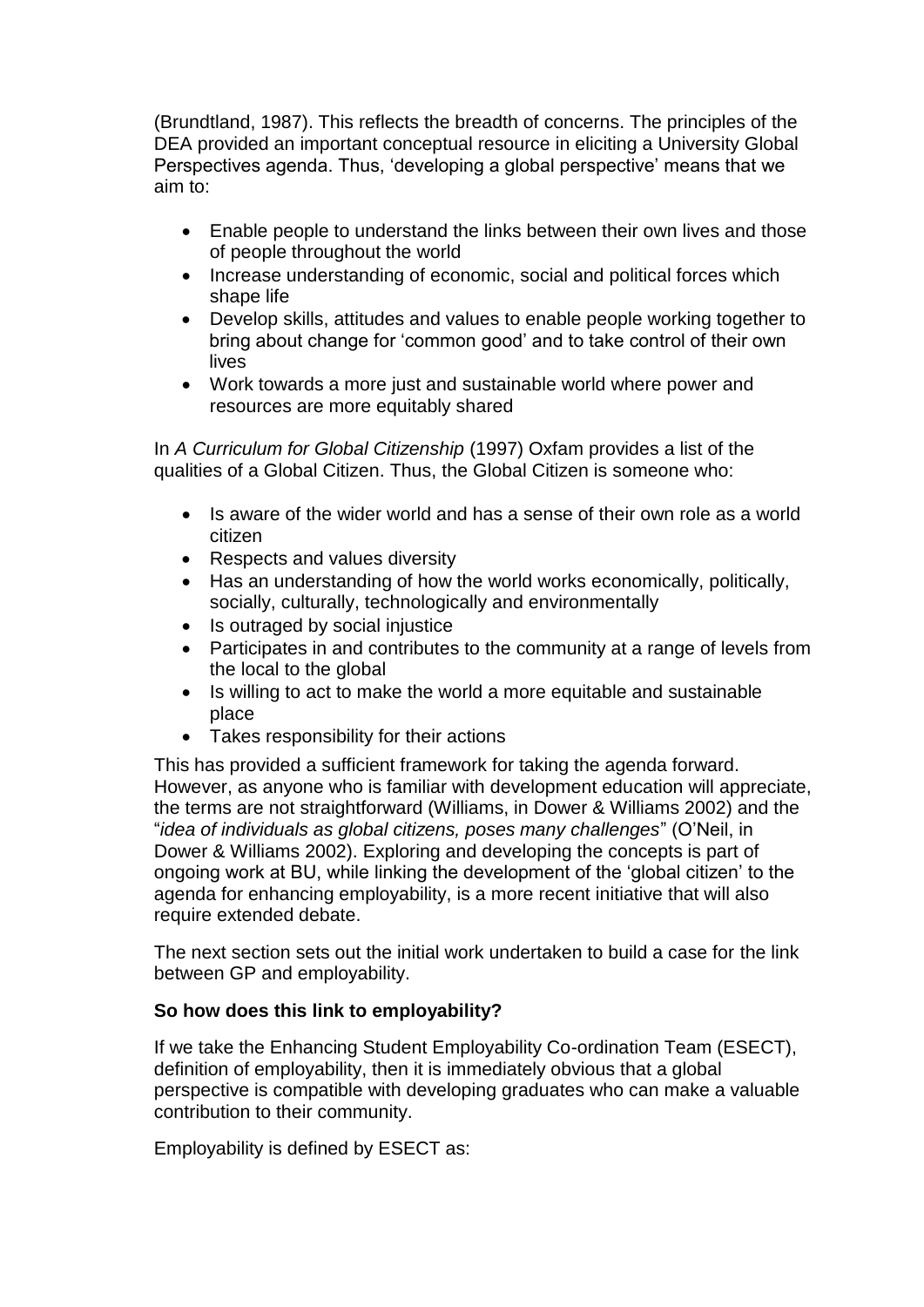*A set of achievements, skills, understandings and personal attributes that make graduates more likely to gain employment and be successful in their chosen occupations, which benefits themselves, the workforce, the community and the economy* (ESECT).

The definition highlights that what makes a graduate employable, is complex and goes beyond any simple notion of key skills. It also suggests a concern to encourage good citizenship.

When taking this broad definition of employability, coupled with an acceptance that it is no longer possible to escape the 'global' in the 'local', it is possible to see the importance of a curriculum that includes global perspectives and provides graduates with the knowledge, skills and attributes required to be successful in their chosen occupations, in a world of work that is increasingly interconnected. Graduates need to be aware of the wider world and their own role within it, with an understanding of how the world works economically, politically, socially, culturally, technologically and environmentally in order to succeed. On top of this, organisations are increasingly finding that they have to confront sustainable development issues, so graduates who acquire the knowledge, skills and attributes to address sustainable development will be valued in the economy.

The need for organisations and education to address sustainable development has been pushed by government with varying degrees of success. The role of education and in particular Higher Education, became more central when in 1998, Forum for the Future was asked by the Government Panel on Sustainable Development Education to undertake curriculum surveys relating to business, design, engineering and teacher training, to gather information on current practice. Unfortunately, in all target areas the findings were disappointing. (Shiel & Bunney 2003b) While many institutions had made a policy commitment to providing education for sustainable development, few had strategic programmes in place to implement these policies.

The survey of 104 business schools found that, of the 30 per cent of schools responding, not one had specified a learning agenda relevant to the needs of the students that embraced sustainable development themes. While some curricula included some elements, coverage was limited (HE21 Project, 1999).

The Secretary of State for Education responded by emphasizing the importance of the government's citizenship agenda:

*The findings of the survey suggest that business educators can do more to prepare the business leaders of the future to meet the challenge of sustainable development. Future business success will depend increasingly on how well companies meet this challenge. This Government has put both education and sustainable development at the heart of our agenda and I hope that all involved in the education of today's business students will act on the survey's findings to develop and implement sustainable development strategies. (Blunkett, 1999)*

The survey results informed the development of 'sustainable learning specifications' relating to business, design, engineering and teacher training,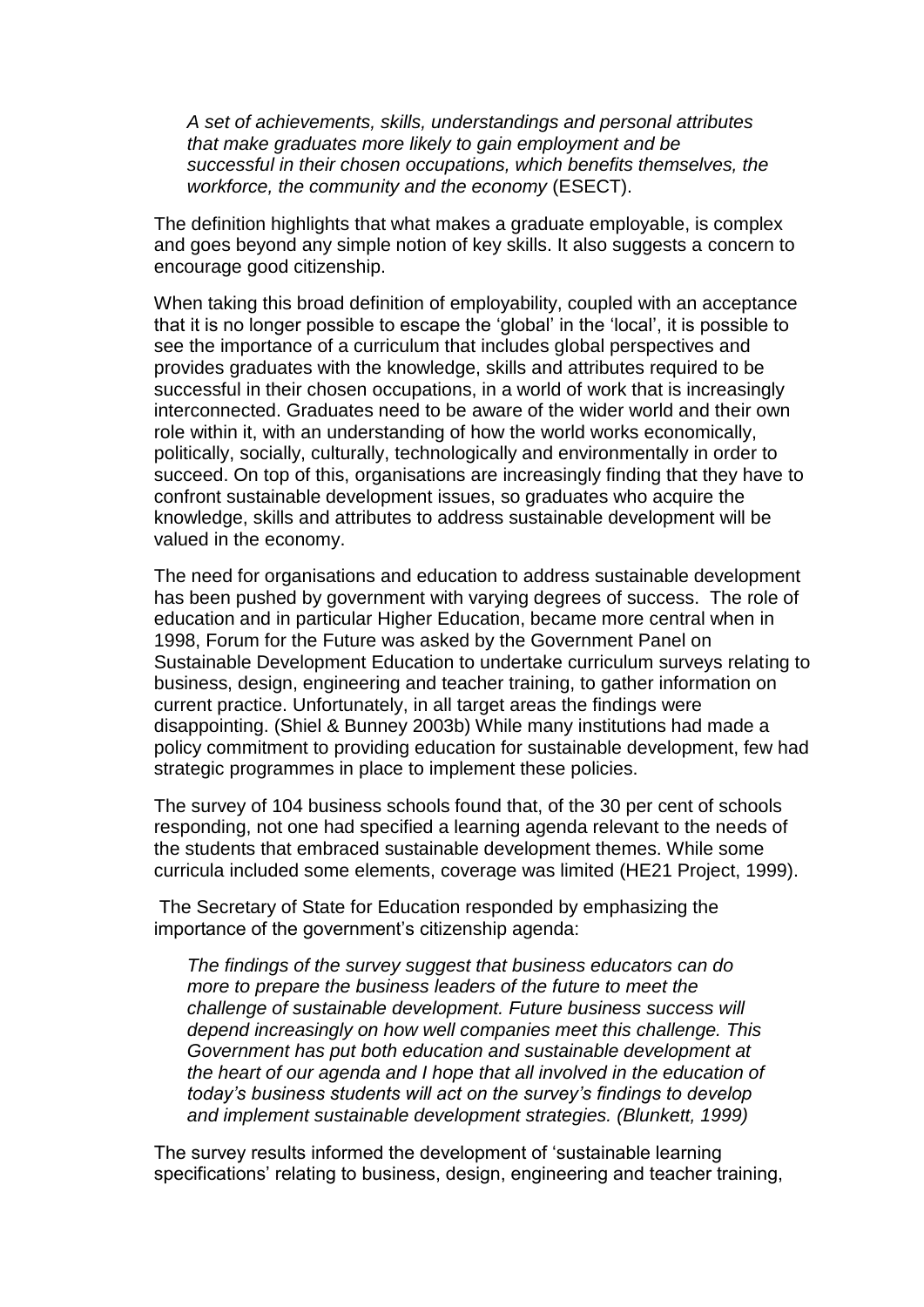aimed at encouraging institutions to plug the gaps in existing provision of education for sustainable development.

The 'business specification' had the support of organisations such as BAA, B & Q, J Sainsbury and London Transport. In all, over thirty companies signed a statement asking for a *"high priority to be made of sustainable development education, in all UK business schools/higher education business departments".* These organisations stressed that business schools must *"play their part"* in helping students acquire this *"crucial knowledge".* The paper, 'A Sustainable Development Education: Business Specification', was published by the HE21 Project, on behalf of the DETR (Department for Environment, Transport and Regions).

It is evident that many BU graduates seek employment with some of the organisations that indicated to David Blunkett, that they were seeking the 'crucial knowledge' with regard to sustainable development. This in itself provides an indication of the compatibility between the GP agenda and employability.

But not all of our graduates seek employment with large blue chip organisations. Many graduates go to small-medium sized enterprise (SMEs) and rhetoric suggests that sometimes these firms are so worried about survival that they may not be able to consider sustainable development. Local research (Rhan 2005) provides evidence to the contrary and suggests that there is a growing demand from SMEs for knowledge and skills relating to sustainable development. Indeed, many SMEs would go 'greener' and engage with 'sustainable development', if they were able to access information. The reason for this growing interest is cited as 'supply chain pressure', which is "*starting to have an effect on the engagement of SMEs with environmental business practice".* It seems that the 'cost factor' becomes less significant as the environment changes and that there is now greater demand for 'green goods' and ethical management practice.

An increase in publications raising awareness among SMEs about the importance of sustainability to their businesses is also driving change, for example 'Cutting costs by going green' (The Environment Centre Southampton). This results in a greater appreciation of the skills and knowledge companies need to develop, in order to address these concerns. [\(www.environmentcentre.com/TEC\\_business.htm\)](http://www.environmentcentre.com/TEC_business.htm).

Over time the growing realisation of the importance of sustainability, will impact upon recruitment requirements. A graduate, who can demonstrate knowledge and understanding of the concepts, will be well placed in the employment market. We shall return to this argument later in this paper.

### **Is the link between employability and global perspectives addressed in other countries?**

As part of developing global perspectives at BU, research was undertaken as to how higher education in other countries addressed GP (if at all). Examples demonstrate that some have realised the benefits of developing the 'citizenship' agenda in relation to enhancing their communities and also in relationship to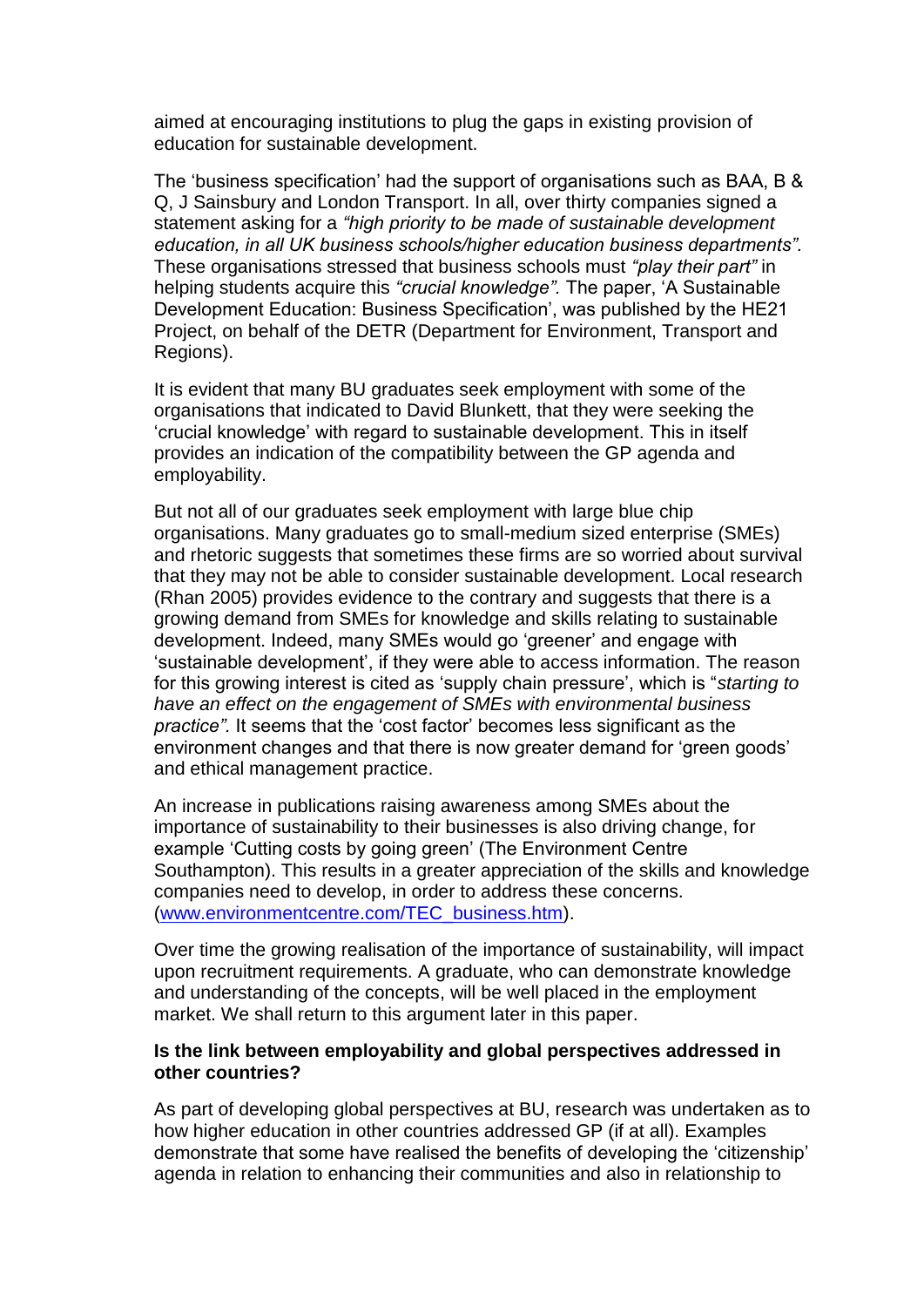employment. These provide a useful illustration that will inform further developments at BU. Approaches vary and some countries emphasise community benefits over employment however, learning by working in the community, is also seen to enhance employment through skills and curriculum vitae development.

In the United States for example, there is an emphasis on the importance of 'community' and the benefits of 'service learning'. Service learning represents what is normally referred to in the UK as 'volunteering' or 'community action' (Annette 2003). Alverno College, Milwaukee, is often given as an example of distinctive practice in preparing graduates to be '*effective citizens'* with a *'global perspective'*, through an *'ability-based curriculum'* (the expectation that students should be able to do something with what they know). The College aims to '*redefine education in terms of abilities needed for effectiveness in the worlds of work, family and civic community'* (Alverno College, 2005).

Perhaps the most interesting research comes from the University of South Australia where strategies have been put in place to assist the development of 'Graduate Qualities', at undergraduate level. Seven Graduate Qualities were introduced in 1996, following a 12-month consultation, to assist curriculum planning and change. It is expected that a graduate of the University will:

- 1. operate effectively with and upon a body of knowledge of sufficient depth to begin professional practice
- 2. be prepared for life-long learning in pursuit of personal development and excellence in professional practice
- 3. be an effective problem solver, capable of applying logical, critical and creative thinking
- 4. be able to work autonomously and collaboratively as a professional
- 5. be committed to ethical action and social responsibility as a professional and a citizen
- 6. communicate effectively in professional practice and as a member of the community
- 7. demonstrate international perspectives as a professional and as a citizen

(Leask, 2002)

Graduate qualities 5, 6 and 7 emphasise the qualities that are compatible with global perspectives developments at BU. Leask provides a good example of how values are linked to the University of South Australia's employability strategy.

Graduate Quality 7 relates specifically to global perspectives and a set of indicators to elaborate understanding, has been provided. Thus, a graduate who demonstrates international perspectives as a professional and a citizen will: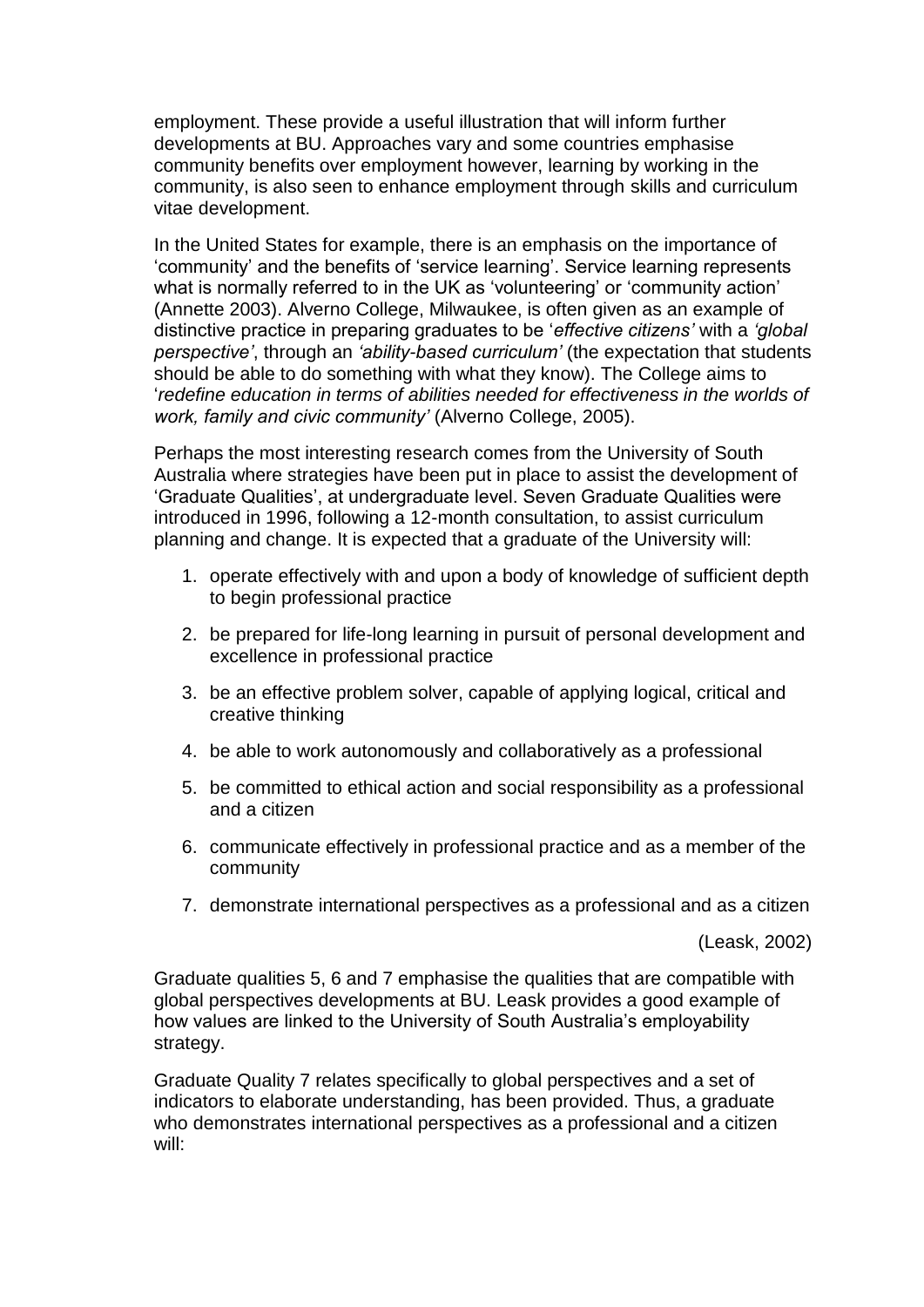- display an ability to think globally and consider issues from a variety of perspectives
- demonstrate an awareness of their own culture and its perspectives and other cultures and their perspectives
- appreciate the relation between their field of study locally and professional traditions elsewhere
- recognise intercultural issues relevant to professional practice
- appreciate the importance of multicultural diversity to professional practice and citizenship
- appreciate the complex and interacting factors that contribute to notions of culture and cultural relationships
- value diversity of language and culture
- appreciate and demonstrate the capacity to apply international standards and practices within the discipline or professional area
- demonstrate awareness of the implications of local decisions and actions for international communities and of international decisions and actions for local communities

(Leask, 2000)

Leask provides an exemplar of how one university, has not only seen the benefits of developing graduates as 'global citizens' but has developed the concepts and ideology, into a clear and explicit articulation of graduate qualities.

## **Developing the rationale and relevance to employability at BU**

We have argued that the inclusion of global perspectives at BU enhances the education of students as global citizens and provides them with skills appropriate for global employment. It is suggested that a global perspective aligns with the development of '*critical beings'* (in the sense used by Barnett 1997) who are able to cope with '*super-complexity'* (Barnett 2000). Through their open-minded learning they (students) will have developed the skills demanded by today's employers (Shiel & Jones 2004).

These skills include the '*cognate skills'* of '*critical thinking'*, '*ability to detect false logic*' and to '*identify implicit values'* that are found as part of subject benchmarks (QAA Business and Management Subject Benchmark for example) and within our programme specifications and are thus, already compatible with the curriculum.

A global perspective also aligns well with the skills we already seek to develop in students at BU and furthermore, enhances that development. Thus, the global perspective facilitates the development of students who are: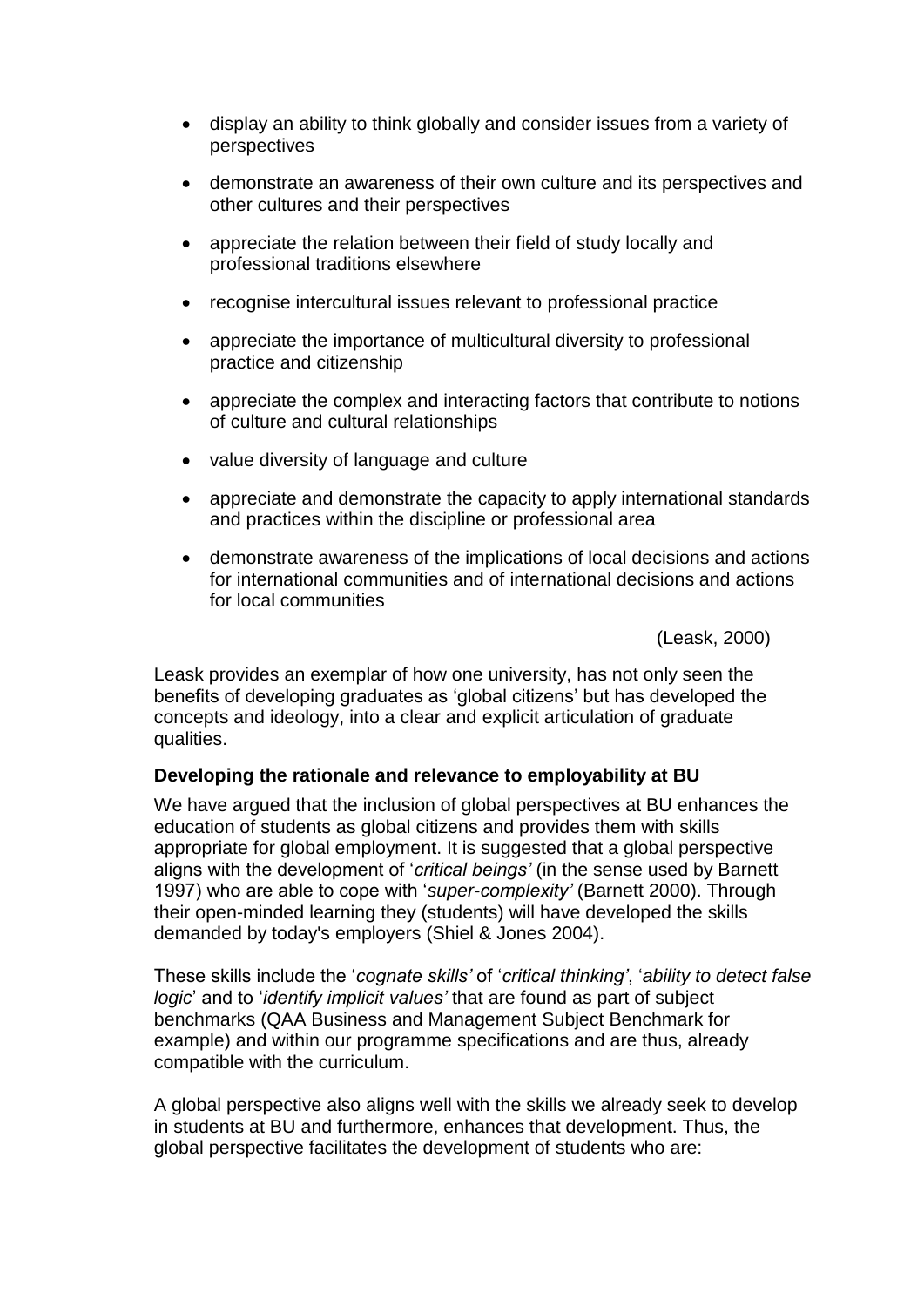*Self Reliant -* global awareness heightens self-awareness, confidence, the ability to respond positively and pro-actively to personal and professional change in today's globalised world. Increasing a sense of empowerment and ability to bring about change are developed through a global perspective approach.

**Connected** - global citizens work well as part of a team, recognising the value and role of each member, inspiring others.

*Well-rounded -* a graduate's range of skills can only be considered as well rounded when they reflect the global environment in which we all operate. *Critical reflectors* – a global perspective requires a student to challenge knowledge, reflect on the economic, social and political contexts that shape experience and adopt a critical pesrpective in analysis and decision-making, reflecting on self and others.

*Specialist* - knowledge is invaluable in a competitive, specialised context. A degree programme that includes the global perspective offers the students a 'subject knowledge-plus' approach. Broadening a subject to include the global perspective provides a wider context for subject knowledge.The need for graduates who understand the issues of sustainable development is only likely to increase in the future.

## **What do recruiters and employers think?**

The earlier section of this paper referred to the demand generated by the government's Education for Sustainable Development Panel, for graduates who understand sustainable development. This, however, was seven years ago so things might have changed. This section presents a summary of comments made by William Archer (2005), a recruitment consultant at Barkers, at the Development Education Conference: 'Graduates as Global Citizens'. The perspective is based on his views and experience as a graduate recruiter. It is also informed by research conducted to analyse recruitment requirements, in the 2005 graduate recruitment round.

Archer emphasised that "*to understand the world we live in we must experience it in the widest sense"* and that "*understanding the global context and the 'connected' world is essential"* in the context of employment.

He phrased the question "*Would students understand the local/global connections***?"** and provided examples of how the global impacts upon the local world and the need to recognise that local employment is inescapably linked to the global, not least due to the rise of overseas organisations operating in the UK.

It was suggested that "*The skills that most employers look for are most evident in graduates who have studied internationally*" and that "*much more can be done to enhance the multicultural experience of education and through this, the employability of graduates*". This might be achieved through: staff development programmes; enhancing the student experience; increased involvement of employers and improving careers resources.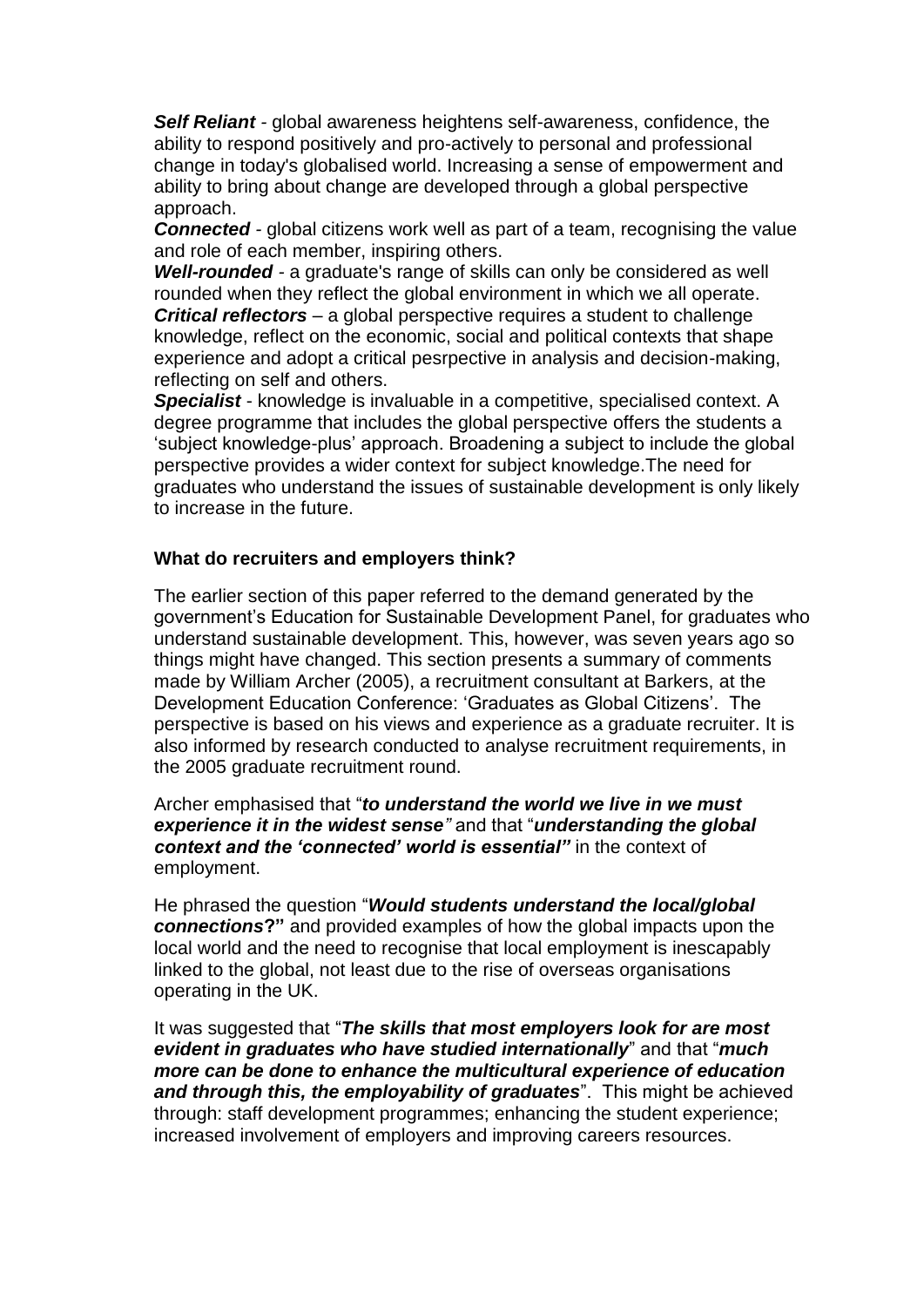However, as Archer acknowledged, UK students may be disadvantaged because of their reluctance to study languages. It therefore becomes even more critical, that the curriculum and wider university experience, strives to develop the global perspective, which is compatible with the developing requirements of employment.

# **So what are Employers looking for?**

In the 2005 recruitment cycle, employers are looking for graduates who are able to understand and adapt to an increasingly complex, integrated and interdependent world (Archer 2005), where it is the norm to work in a multicultural setting, either with colleagues, clients, or both, coming from a range of backgrounds and cultures. This means that to be effective team players and leaders, it is vital that graduates are able to communicate effectively across cultures and have a good understanding of others' perspectives. Graduates also need to understand the "world in its global context" and to "see the global in the local". Understanding how they interrelate (the local/global) and being able to adapt well to diverse situations and perceptions (multi-cultural), is to have a 'global perspective' in the workplace.

Some of the key qualities **employers** are looking for are:

- Intellectual ability
- Languages
- Business awareness strategic vision, customer orientation, commercial awareness
- Planning and Analysis planning and organization, analysis and decision making
- Performance achievement orientation, flexibility/change
- Empowerment teamwork, leadership, personal development, communication skills
- International Outlook international mobility, cultural awareness Archer (2005)

The table below is based on research by Archer (reproduced with permission) and demonstrates the range of qualities and capabilities sought in graduates.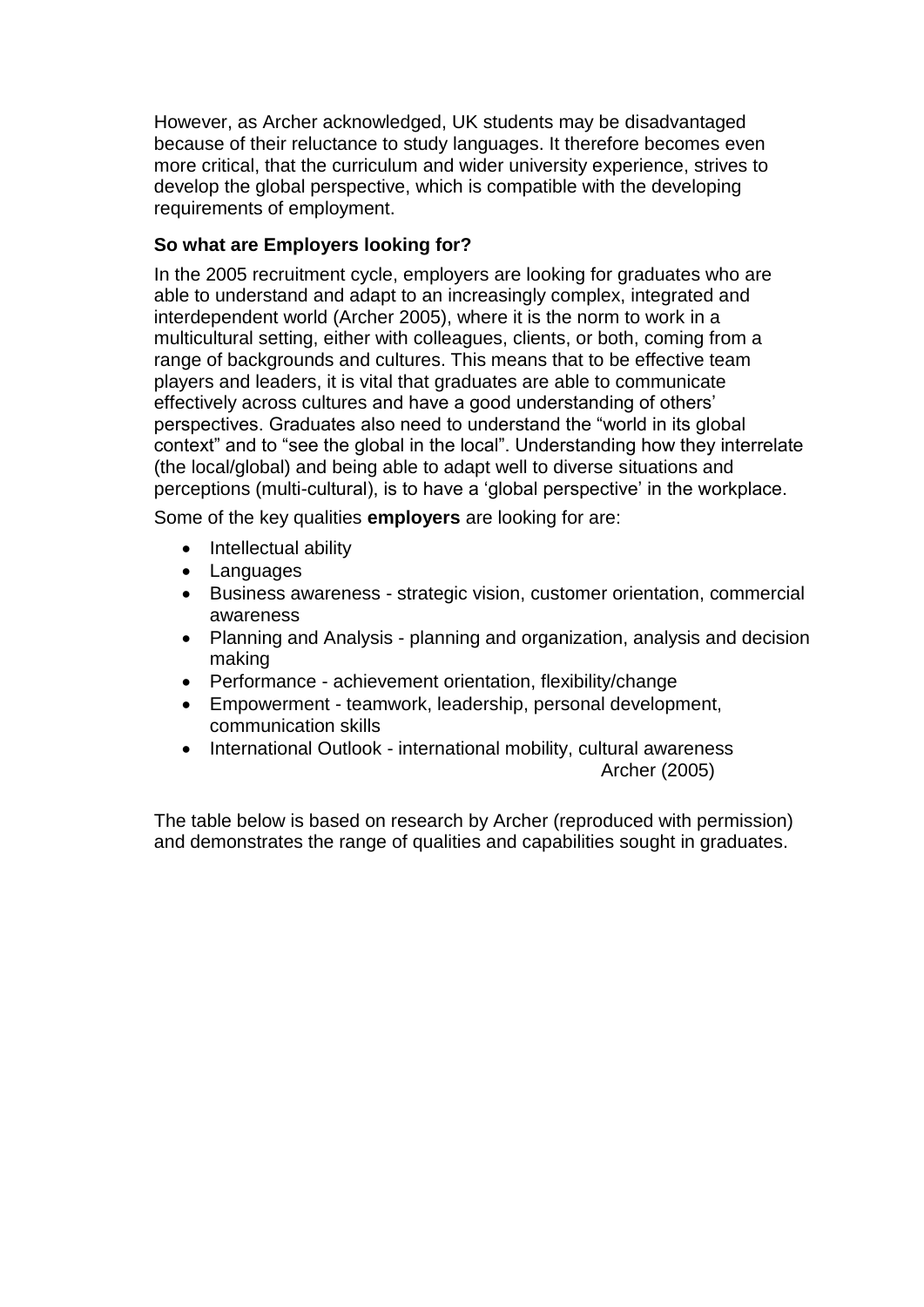# **Employer Capability Matrix Employer Capability Matrix**

| <b>Linkides</b><br>Morest<br>Senato<br>DADR<br>TONO<br>$\mathcal{A}$<br>PAC<br>SON<br>べ<br>Copyright © William Archer 2005<br>$\mathcal{E}$<br><b>Intellectual ability</b><br>$\mathbf{x}$<br>$\mathbf{x}$<br>$\mathbf{x}$<br>$\mathbf{x}$<br>$\mathbf{x}$<br>X<br>X<br>x<br>X<br>x<br>x<br>x<br>x<br>x<br>x<br>x<br>x<br>Languages<br><b>Business awareness</b><br>Strategic vision<br>X<br>x<br>$\mathbf{x}$<br>x<br>x<br>X<br>x<br>X<br>x<br><b>Qustomer orientation</b><br>$\mathbf{x}$<br>x<br>X<br>x<br>x<br>x<br>x<br>x<br>x<br>x<br><b>Commercial awareness</b><br>$\mathbf{x}$<br>$\mathbf{x}$<br>$\mathbf{x}$<br>$\mathbf{x}$<br>x<br>x<br>x<br>x<br>x<br><b>Planning &amp; analysis</b><br><b>Planning &amp; organisation</b><br>x<br>x<br>x<br>x<br>x<br>x<br>x<br>x<br>x<br>x<br>Analysis & decision making<br>X<br>x<br>$\mathbf{x}$<br>x<br>X<br><b>X</b><br>X<br>x<br>x<br>x<br><b>Performance</b><br>Achievement orientation<br>x<br>$\mathbf{x}$<br>$\mathbf{x}$<br>x<br>X<br>x<br>X<br>X<br>x<br>x<br><b>Redbility/change</b><br>X<br>x<br>X<br>x<br>x<br>x<br>x<br>x<br><b>Empowerment</b><br><b>Teamvork</b><br>X<br>x<br>x<br>X<br>x<br>x<br>x<br>x<br>$\mathbf{x}$<br>x<br>Leadership<br>x<br>X<br>X<br><b>Personal development</b><br>$\mathbf{x}$<br>X<br>x<br>x<br>x<br>x<br>x<br>x<br>x<br>x<br><b>Communication skills</b><br>$\mathbf{x}$<br>x<br>$\mathbf{x}$<br>x<br>$\mathbf{x}$<br>$\mathbf{x}$<br>x<br>x<br>x<br>$\mathbf{x}$<br><b>International outlook</b><br><b>International mobility</b><br>x<br>x<br>x<br>x<br>x<br>x<br>x<br>x<br><b>Outural awareness</b><br>$\mathbf{x}$<br>x<br>X<br>x<br>$\mathbf{x}$<br>x<br>x<br>x<br>x<br><b>Integrity</b><br>$\mathbf x$<br>x<br>x<br>Diversity<br>$\pmb{\chi}$<br>$\pmb{\mathsf{x}}$<br>x<br>x<br><b>Oreativity</b><br>$\mathbf{x}$<br>$\mathbf{x}$<br>$\mathbf{x}$<br><b>Quriosity</b><br>x<br>x<br>$\mathbf{x}$<br>Passion<br>x<br>x<br>x<br>x |                         |  |  |              |  |  |             |
|-------------------------------------------------------------------------------------------------------------------------------------------------------------------------------------------------------------------------------------------------------------------------------------------------------------------------------------------------------------------------------------------------------------------------------------------------------------------------------------------------------------------------------------------------------------------------------------------------------------------------------------------------------------------------------------------------------------------------------------------------------------------------------------------------------------------------------------------------------------------------------------------------------------------------------------------------------------------------------------------------------------------------------------------------------------------------------------------------------------------------------------------------------------------------------------------------------------------------------------------------------------------------------------------------------------------------------------------------------------------------------------------------------------------------------------------------------------------------------------------------------------------------------------------------------------------------------------------------------------------------------------------------------------------------------------------------------------------------------------------------------------------------------------------------------------------------------------------------------------------------------------------------------------------------------------|-------------------------|--|--|--------------|--|--|-------------|
|                                                                                                                                                                                                                                                                                                                                                                                                                                                                                                                                                                                                                                                                                                                                                                                                                                                                                                                                                                                                                                                                                                                                                                                                                                                                                                                                                                                                                                                                                                                                                                                                                                                                                                                                                                                                                                                                                                                                     |                         |  |  |              |  |  |             |
|                                                                                                                                                                                                                                                                                                                                                                                                                                                                                                                                                                                                                                                                                                                                                                                                                                                                                                                                                                                                                                                                                                                                                                                                                                                                                                                                                                                                                                                                                                                                                                                                                                                                                                                                                                                                                                                                                                                                     |                         |  |  |              |  |  |             |
|                                                                                                                                                                                                                                                                                                                                                                                                                                                                                                                                                                                                                                                                                                                                                                                                                                                                                                                                                                                                                                                                                                                                                                                                                                                                                                                                                                                                                                                                                                                                                                                                                                                                                                                                                                                                                                                                                                                                     |                         |  |  |              |  |  | 100%        |
|                                                                                                                                                                                                                                                                                                                                                                                                                                                                                                                                                                                                                                                                                                                                                                                                                                                                                                                                                                                                                                                                                                                                                                                                                                                                                                                                                                                                                                                                                                                                                                                                                                                                                                                                                                                                                                                                                                                                     |                         |  |  |              |  |  | 70%         |
|                                                                                                                                                                                                                                                                                                                                                                                                                                                                                                                                                                                                                                                                                                                                                                                                                                                                                                                                                                                                                                                                                                                                                                                                                                                                                                                                                                                                                                                                                                                                                                                                                                                                                                                                                                                                                                                                                                                                     |                         |  |  |              |  |  |             |
|                                                                                                                                                                                                                                                                                                                                                                                                                                                                                                                                                                                                                                                                                                                                                                                                                                                                                                                                                                                                                                                                                                                                                                                                                                                                                                                                                                                                                                                                                                                                                                                                                                                                                                                                                                                                                                                                                                                                     |                         |  |  |              |  |  | 90%         |
|                                                                                                                                                                                                                                                                                                                                                                                                                                                                                                                                                                                                                                                                                                                                                                                                                                                                                                                                                                                                                                                                                                                                                                                                                                                                                                                                                                                                                                                                                                                                                                                                                                                                                                                                                                                                                                                                                                                                     |                         |  |  |              |  |  | 100%        |
|                                                                                                                                                                                                                                                                                                                                                                                                                                                                                                                                                                                                                                                                                                                                                                                                                                                                                                                                                                                                                                                                                                                                                                                                                                                                                                                                                                                                                                                                                                                                                                                                                                                                                                                                                                                                                                                                                                                                     |                         |  |  |              |  |  | 100%        |
|                                                                                                                                                                                                                                                                                                                                                                                                                                                                                                                                                                                                                                                                                                                                                                                                                                                                                                                                                                                                                                                                                                                                                                                                                                                                                                                                                                                                                                                                                                                                                                                                                                                                                                                                                                                                                                                                                                                                     |                         |  |  |              |  |  |             |
|                                                                                                                                                                                                                                                                                                                                                                                                                                                                                                                                                                                                                                                                                                                                                                                                                                                                                                                                                                                                                                                                                                                                                                                                                                                                                                                                                                                                                                                                                                                                                                                                                                                                                                                                                                                                                                                                                                                                     |                         |  |  |              |  |  | 100%        |
|                                                                                                                                                                                                                                                                                                                                                                                                                                                                                                                                                                                                                                                                                                                                                                                                                                                                                                                                                                                                                                                                                                                                                                                                                                                                                                                                                                                                                                                                                                                                                                                                                                                                                                                                                                                                                                                                                                                                     |                         |  |  |              |  |  | 100%        |
|                                                                                                                                                                                                                                                                                                                                                                                                                                                                                                                                                                                                                                                                                                                                                                                                                                                                                                                                                                                                                                                                                                                                                                                                                                                                                                                                                                                                                                                                                                                                                                                                                                                                                                                                                                                                                                                                                                                                     |                         |  |  |              |  |  |             |
|                                                                                                                                                                                                                                                                                                                                                                                                                                                                                                                                                                                                                                                                                                                                                                                                                                                                                                                                                                                                                                                                                                                                                                                                                                                                                                                                                                                                                                                                                                                                                                                                                                                                                                                                                                                                                                                                                                                                     |                         |  |  |              |  |  | <b>100%</b> |
|                                                                                                                                                                                                                                                                                                                                                                                                                                                                                                                                                                                                                                                                                                                                                                                                                                                                                                                                                                                                                                                                                                                                                                                                                                                                                                                                                                                                                                                                                                                                                                                                                                                                                                                                                                                                                                                                                                                                     |                         |  |  |              |  |  | 80%         |
|                                                                                                                                                                                                                                                                                                                                                                                                                                                                                                                                                                                                                                                                                                                                                                                                                                                                                                                                                                                                                                                                                                                                                                                                                                                                                                                                                                                                                                                                                                                                                                                                                                                                                                                                                                                                                                                                                                                                     |                         |  |  |              |  |  |             |
|                                                                                                                                                                                                                                                                                                                                                                                                                                                                                                                                                                                                                                                                                                                                                                                                                                                                                                                                                                                                                                                                                                                                                                                                                                                                                                                                                                                                                                                                                                                                                                                                                                                                                                                                                                                                                                                                                                                                     |                         |  |  |              |  |  | 100%        |
|                                                                                                                                                                                                                                                                                                                                                                                                                                                                                                                                                                                                                                                                                                                                                                                                                                                                                                                                                                                                                                                                                                                                                                                                                                                                                                                                                                                                                                                                                                                                                                                                                                                                                                                                                                                                                                                                                                                                     |                         |  |  |              |  |  | 30%         |
|                                                                                                                                                                                                                                                                                                                                                                                                                                                                                                                                                                                                                                                                                                                                                                                                                                                                                                                                                                                                                                                                                                                                                                                                                                                                                                                                                                                                                                                                                                                                                                                                                                                                                                                                                                                                                                                                                                                                     |                         |  |  |              |  |  | 100%        |
|                                                                                                                                                                                                                                                                                                                                                                                                                                                                                                                                                                                                                                                                                                                                                                                                                                                                                                                                                                                                                                                                                                                                                                                                                                                                                                                                                                                                                                                                                                                                                                                                                                                                                                                                                                                                                                                                                                                                     |                         |  |  |              |  |  | 100%        |
|                                                                                                                                                                                                                                                                                                                                                                                                                                                                                                                                                                                                                                                                                                                                                                                                                                                                                                                                                                                                                                                                                                                                                                                                                                                                                                                                                                                                                                                                                                                                                                                                                                                                                                                                                                                                                                                                                                                                     |                         |  |  |              |  |  |             |
|                                                                                                                                                                                                                                                                                                                                                                                                                                                                                                                                                                                                                                                                                                                                                                                                                                                                                                                                                                                                                                                                                                                                                                                                                                                                                                                                                                                                                                                                                                                                                                                                                                                                                                                                                                                                                                                                                                                                     |                         |  |  |              |  |  | 80%         |
|                                                                                                                                                                                                                                                                                                                                                                                                                                                                                                                                                                                                                                                                                                                                                                                                                                                                                                                                                                                                                                                                                                                                                                                                                                                                                                                                                                                                                                                                                                                                                                                                                                                                                                                                                                                                                                                                                                                                     |                         |  |  |              |  |  | 90%         |
|                                                                                                                                                                                                                                                                                                                                                                                                                                                                                                                                                                                                                                                                                                                                                                                                                                                                                                                                                                                                                                                                                                                                                                                                                                                                                                                                                                                                                                                                                                                                                                                                                                                                                                                                                                                                                                                                                                                                     |                         |  |  |              |  |  | 30%         |
|                                                                                                                                                                                                                                                                                                                                                                                                                                                                                                                                                                                                                                                                                                                                                                                                                                                                                                                                                                                                                                                                                                                                                                                                                                                                                                                                                                                                                                                                                                                                                                                                                                                                                                                                                                                                                                                                                                                                     |                         |  |  |              |  |  | 40%         |
|                                                                                                                                                                                                                                                                                                                                                                                                                                                                                                                                                                                                                                                                                                                                                                                                                                                                                                                                                                                                                                                                                                                                                                                                                                                                                                                                                                                                                                                                                                                                                                                                                                                                                                                                                                                                                                                                                                                                     |                         |  |  |              |  |  | 30%         |
|                                                                                                                                                                                                                                                                                                                                                                                                                                                                                                                                                                                                                                                                                                                                                                                                                                                                                                                                                                                                                                                                                                                                                                                                                                                                                                                                                                                                                                                                                                                                                                                                                                                                                                                                                                                                                                                                                                                                     |                         |  |  |              |  |  | 30%         |
|                                                                                                                                                                                                                                                                                                                                                                                                                                                                                                                                                                                                                                                                                                                                                                                                                                                                                                                                                                                                                                                                                                                                                                                                                                                                                                                                                                                                                                                                                                                                                                                                                                                                                                                                                                                                                                                                                                                                     |                         |  |  |              |  |  | 40%         |
| x<br>x                                                                                                                                                                                                                                                                                                                                                                                                                                                                                                                                                                                                                                                                                                                                                                                                                                                                                                                                                                                                                                                                                                                                                                                                                                                                                                                                                                                                                                                                                                                                                                                                                                                                                                                                                                                                                                                                                                                              | <b>Entrepreneurship</b> |  |  | $\mathbf{x}$ |  |  | <b>30%</b>  |

According to Archer (2005) **characteristics of the international graduate** include:

- Intellectual ability
- Language ability
- Awareness of the bigger picture
- Self motivation
- Self discipline
- Determination
- Flexibility
- Personal development
- Communication skills
- International mobility
- Cultural sensitivity

Interestingly the requirement for 'leadership' skills is decreasing (only 30% seek this quality), while the requirement for 'cultural awareness' is increasing (90% requirement).New qualities are appearing such as 'passion' and 'diversity', both of which it is suggested, can be engendered through the global perspectives agenda.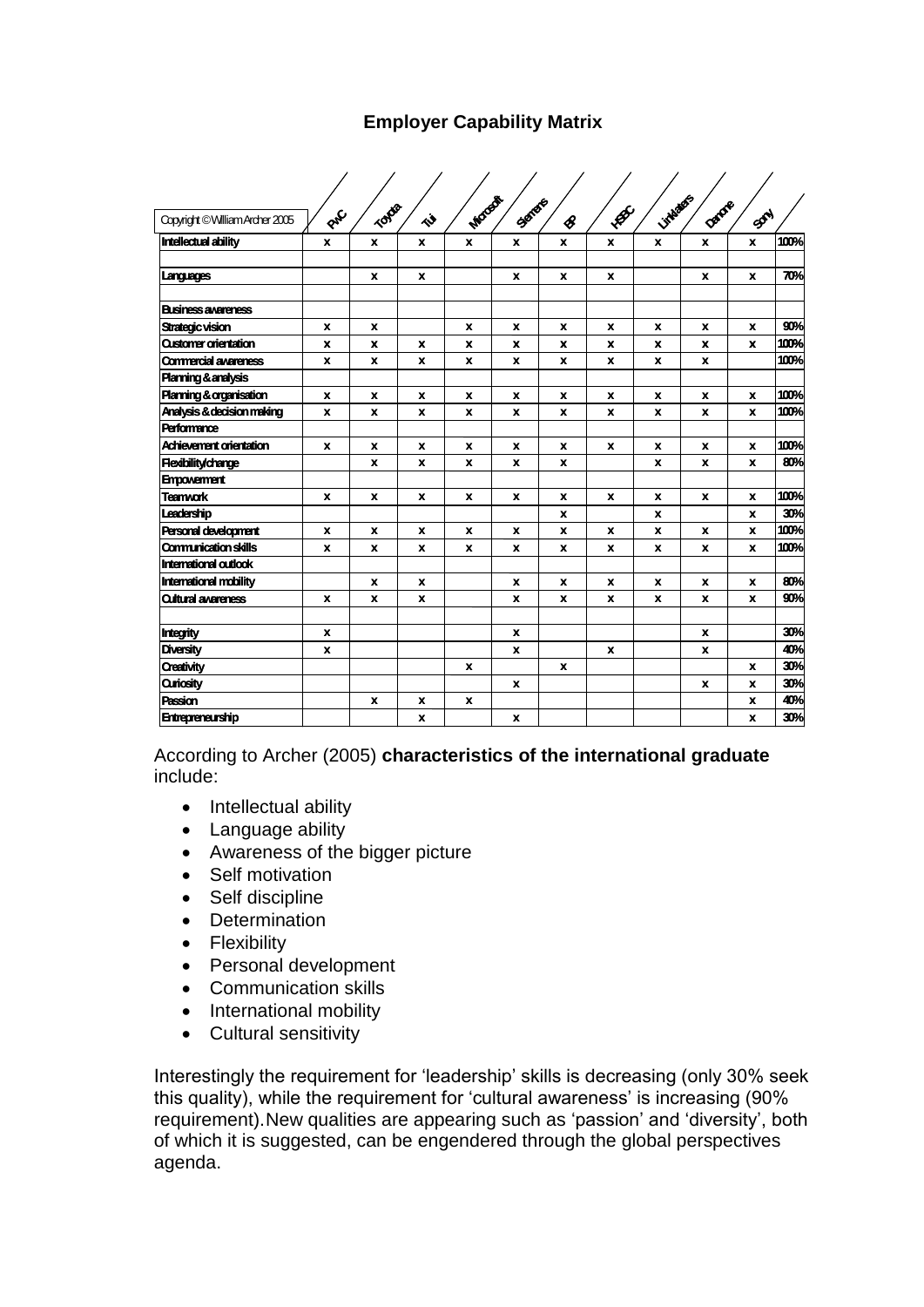# **Key Events in 2005 that may change recruitment requirements further**

Requirements of recruiters evolve over time and are influenced by government policy, changes in society and coverage in the media. Sometimes there are fads in the sense used by Abrahamson and Rosenkopf (1997) but demand for some qualities and experience becomes reinforced, as the context places an emphasis on the need for certain skills and dispositions. It is suggested that the context of globalisation, sustainable development and the emphasis on citizenship and community is unlikely to disappear and indeed will be reinforced.

A number of key events will take place in 2005 that will raise the profile of both global perspectives and sustainable development further. In January the 'Decade of Education for Sustainable Development' was launched by UNESCO and the Make Poverty History mobilisation, which aims to get development messages onto the political agenda, has gathered momentum and both political and popular support.

Other key events in 2005 include:

Publication of the Commission for Africa Report

The UK hosting the G8 and the anniversary of Live Aid, 'Live 8'

The UK hosting the Presidency of the European Union

The UN Millennium Development Goals Special Summit in September and

The European Year of Democratic Citizenship

Policy documents such as the Higher Education Funding Council's 'Sustainable Development in Higher Education' (2005) and 'Putting the World into Worldclass Education' (DfES International Strategy, 2005) also contribute to raising the profile. Such documents have made it even more necessary for higher education to address these agendas and indeed, almost impossible to avoid. Thus, while there is 'pull' developing from employers, there will also be a 'push' from a policy perspective.

## **So how are we extending this at BU?**

As part of the Learning and Teaching Strategy, a global perspective has been formally linked to the student experience and the goal of developing students 'for Global Employability'. The Global Perspectives Group is aligning developments with a number of other sub-groups tasked with implementing key aspects of the learning and teaching agenda. GP is currently working in parallel with the 'employability' task group and the 'internationalisation' task group. As part of 'employability' the Annual Report on Programme Monitoring for each programme in 2005, is required to address 'employability' including global perspectives.

An award from the Leadership Foundation will enable the development of a new 'Global Perspectives Strategy' (Autumn 2005), which will build on the 'Global Vision' document. The strategy will emerge from an audit of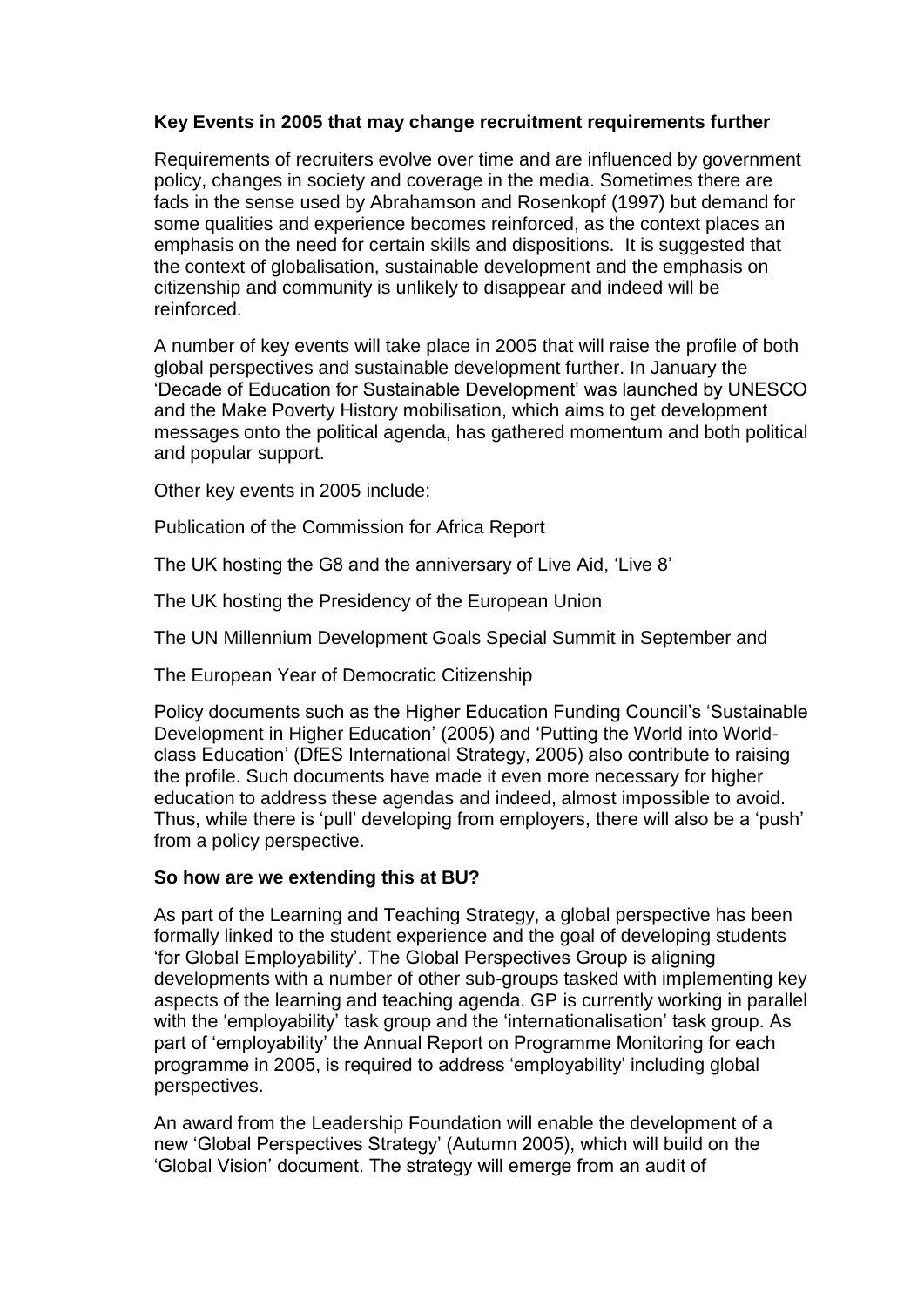stakeholders across the University and be informed by contributions of staff and students. It will make recommendations as to how BU ensures that global perspectives, is an integral part of learning and teaching and a feature of the BU environment. It will also recommend that BU articulates much stronger values and that such values provide BU with a clear identity and are used consistently in messages about BU. This will then contribute to employers' perspectives of BU graduates.

A good foundation for taking the agenda forward has already been established so it will be important that the strategy seeks to build on this work, ensuring a more strategic approach to curriculum change and clear links to employability. The student experience needs to be such that, employability is enhanced and the changing needs of society are addressed. The example provided by the University of South Australia, may provide a useful model to guide the development of 'graduate qualities'.

In the meantime, staff development programmes and workshops are being provided, to enhance teaching and learning and to show staff how to include a global perspective. To support staff, resources are being developed that will enable staff to broaden the curriculum and introduce new perspectives. Workshops have introduced new teaching methods including games and activities that can be used for students during induction week and as part of their degree programmes. Resources have focused on: helping students develop their ability to be aware of basic global issues; to recognise that there are multiple perspectives and interpretations; to respect the views and perspectives of others; to increase awareness of cultural assumptions and bias; to understand ethical issues and values. Resources are also being developed to encourage personal reflection and change, the development of the qualities the global citizen and to increase understanding of sustainable development.

Other areas to be progressed include: increasing the involvement of employers and ensuring synergy between research and knowledge transfer.

## **Conclusion**

In developing the learning experience to prepare students for the wider world of work, it is important that we are mindful that we are preparing students for the future and a future that is evolving. This paper has set out how the work of the Global Perspectives Group at Bournemouth University has contributed to initiating ideas for curriculum change. The provision of a curriculum and a learning environment that focuses on the global perspective enables the development of knowledge, skills and competences, that will not only be in demand in the future but will be personally rewarding for students and useful to society.

A summary has been provided of the work undertaken along with an explanation of the concepts. These will continue to evolve, informed by academic debate. While enhancing employability is not the only reason for developing a global perspective, this paper has focused on demonstrating how such a development is compatible with this goal. It is suggested that recruitment requirements are changing and that recruiters will place value on the candidate who can demonstrate a global perspective. We have argued that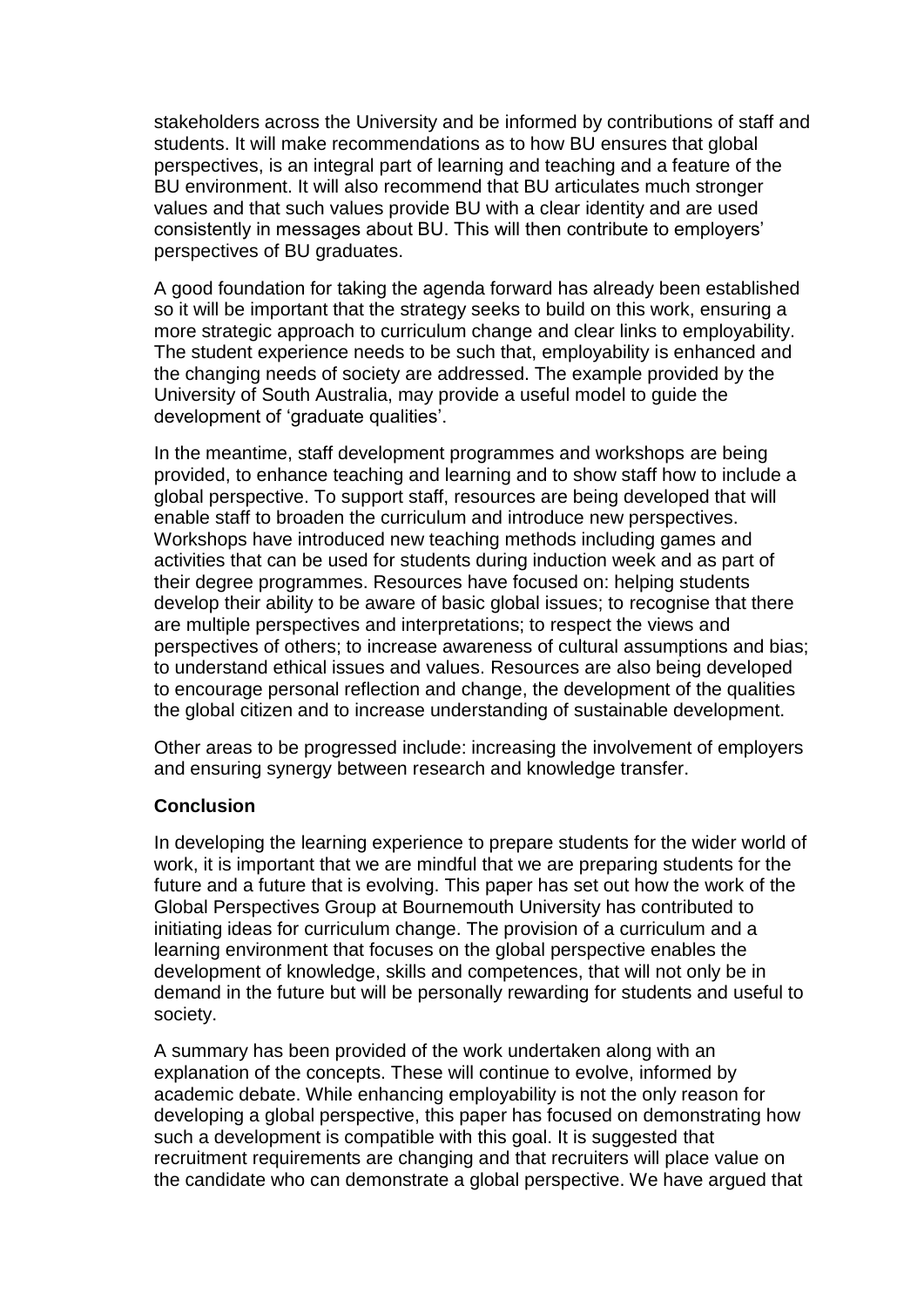our evolving strategy to strengthen the global perspective will enable the development of graduates who will not only be required by industry but will also be effective at bringing about organisational and societal change.

It will be important that BU builds on the strong foundation that is already in place, to produce graduates who will stand out in a global employment market. It will also be important to ensure that graduates are empowered to take responsibility for their futures and make a difference to the world of work.

## **"***Education is the most powerful tool we have to change the world***" (Nelson Mandela)**

**And**

**"***As educators we have a unique opportunity and a clear responsibility to help prepare our students to be responsible citizens of the future. The fate of our planet and all its life forms is in their hands***". (Prof. G Slater)**

### **Acknowledgements**

Thanks are expressed to William Archer for permission to use his research findings.

### **Bibliography**

Abrahamson, E., Rosenkopf, L (1997) Social network effects on the extent of innovation diffusion. *Organisation Science* 8, 289-309

Alverno College http://www.alverno.edu/about\_alverno/ability\_curriculum.html

Annette J (2003) 'Global Citizenship and Civil Society through Service Learning, Middlesex University' in *Global Perspectives in Higher Education, the Improving Practice Series*, London, DEA

Archer 2005 ' 'Presentation at the Development Education Association Higher Education Conference:' Graduates as Global Citizens: Quality Education for the 21<sup>st</sup> century

Barnett, R (1997) *Higher Education: A Critical Business,* Buckingham, SRHE/OU Press.

Barnett, R (2000) *Realising the University in an Age of Supercomplexity,*  SRHE/OU Press.

BU Global Perspectives Network (1999) *A Global Vision for Bournemouth University,* June, Internal publication.

DfES (2004) *Putting the World into World-class Education: An international strategy for education, skills and children's services*, DfES.